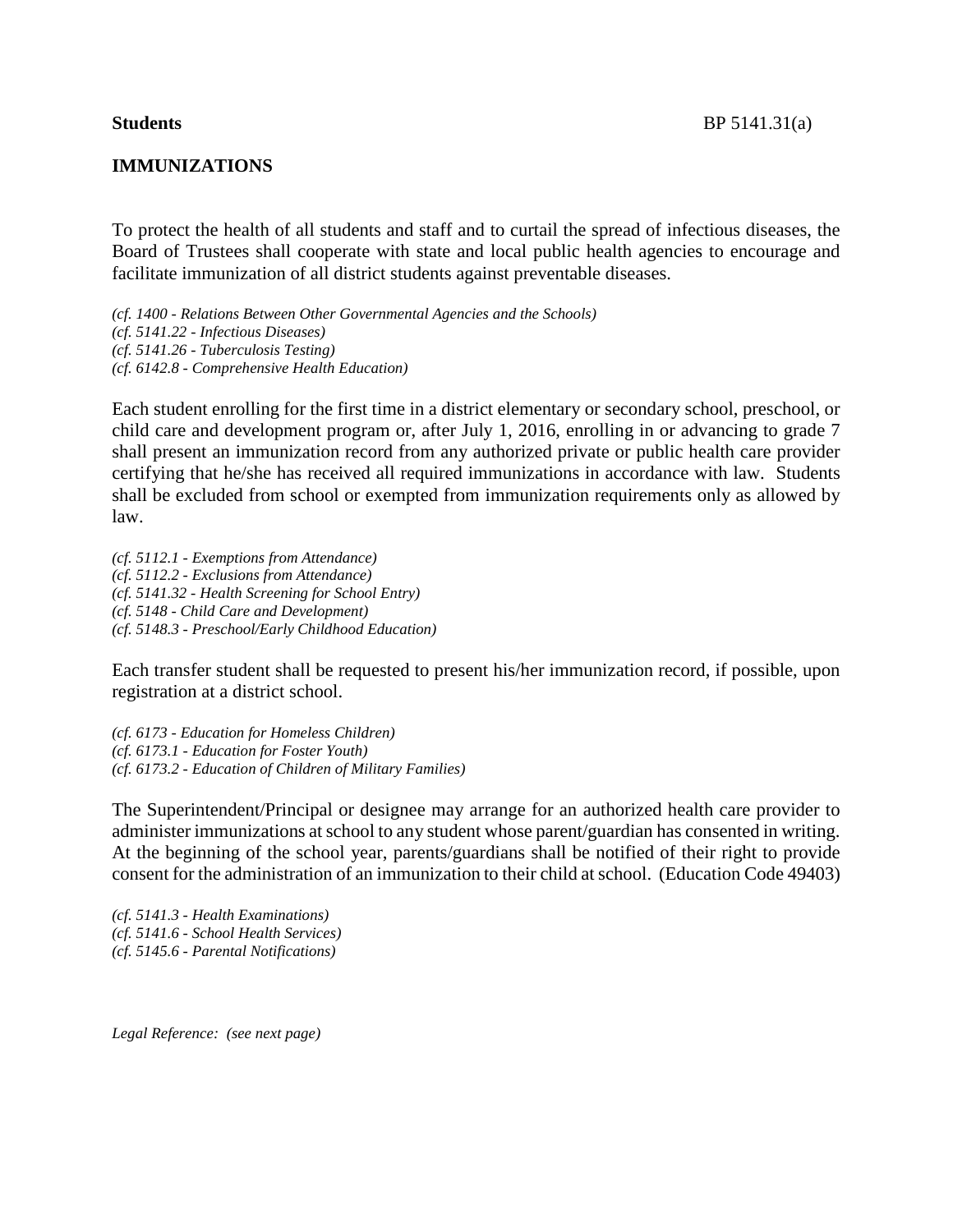*Legal Reference:*

*EDUCATION CODE 44871 Qualifications of supervisor of health 46010 Total days of attendance 48216 Immunization 48853.5 Immediate enrollment of foster youth 48980 Required notification of rights 49403 Cooperation in control of communicable disease and immunizations 49426 Duties of school nurses 49701 Flexibility in enrollment of children of military families 51745-51749.6 Independent study HEALTH AND SAFETY CODE 120325-120380 Immunization against communicable disease, especially: 120335 Immunization requirement for admission 120395 Information about meningococcal disease, including recommendation for vaccination 120440 Disclosure of immunization information CODE OF REGULATIONS, TITLE 5 430 Student records CODE OF REGULATIONS, TITLE 17 6000-6075 School attendance immunization requirements UNITED STATES CODE, TITLE 20 1232g Family Educational Rights and Privacy Act UNITED STATES CODE, TITLE 42 11432 Immediate enrollment of homeless children CODE OF FEDERAL REGULATIONS, TITLE 34 99.1-99.67 Family Educational Rights and Privacy Management Resources: CALIFORNIA DEPARTMENT OF PUBLIC HEALTH California Immunization Handbook for Child Care Programs and Schools, August 2015 Guide to Immunizations Required for Child Care Guide to Immunizations Required for School Entry Parents' Guide to Immunizations Required for Child Care Parents' Guide to Immunizations Required for School Entry EDUCATION AUDIT APPEALS PANEL PUBLICATIONS*

*Guide for Annual Audits of Local Education Agencies and State Compliance Reporting, July 2015 U.S. DEPARTMENT OF EDUCATION GUIDANCE Family Educational Rights and Privacy Act (FERPA) and H1N1, October 2009 WEB SITES California Department of Education: http://www.cde.ca.gov California Department of Public Health, Immunization Branch: http://www.cdph.ca.gov/programs/immunize California Department of Public Health, Shots for Schools: http://shotsforschools.org Centers for Disease Control and Prevention: http://www.cdc.gov*

*Education Audit Appeals Panel: http://www.eaap.ca.gov*

*U.S. Department of Education: http://www.ed.gov*

Policy **CUDDEBACK UNION ELEMENTARY SCHOOL DISTRICT** adopted: December 11, 2019 Carlotta, California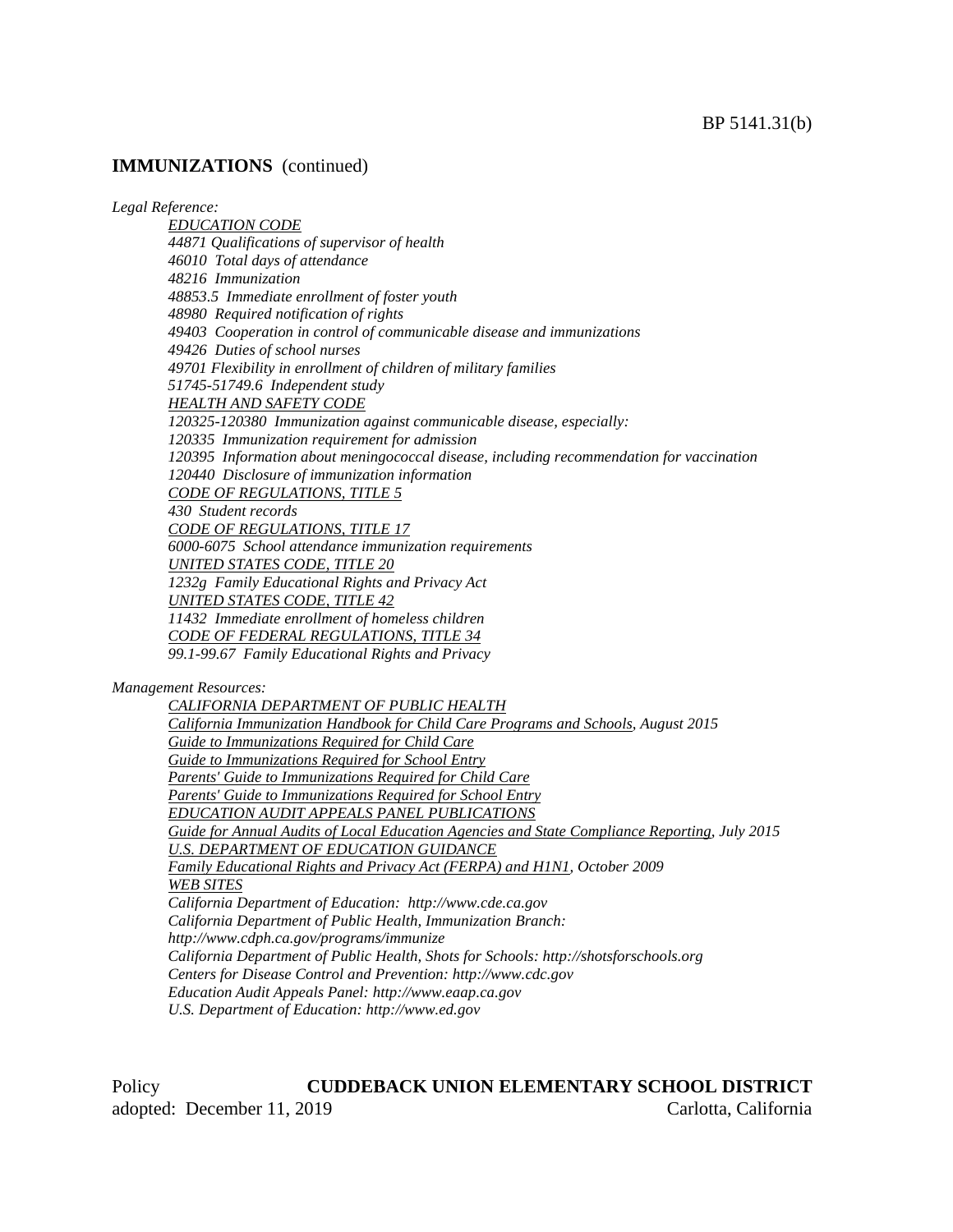# **IMMUNIZATIONS**

# **Required Immunizations**

The Superintendent/Principal or designee shall provide parents/guardians, upon school registration, a written notice summarizing the state's immunization requirements.

The Superintendent/Principal or designee shall not unconditionally admit any student to a district elementary or secondary school, preschool, or child care and development program for the first time nor, after July 1, 2016, admit or advance any student to grade 7 unless the student has been fully immunized. The student shall present documentation of full immunization, in accordance with the age/grade and dose required by the California Department of Public Health (CDPH), against the following diseases: (Health and Safety Code 120335; 17 CCR 6020)

- 1. Measles, mumps, and rubella (MMR)
- 2. Diphtheria, tetanus, and pertussis (whooping cough) (DTP, DTaP, or Tdap)
- 3. Poliomyelitis (polio)
- 4. Hepatitis B
- 5. Varicella (chickenpox)
- 6. Haemophilus influenza type b (Hib meningitis)
- 7. Any other disease designated by the CDPH

*(cf. 5141.22 - Infectious Diseases) (cf. 5148 - Child Care and Development) (cf. 5148.3 - Preschool/Early Childhood Education) (cf. 6170.1 - Transitional Kindergarten)*

However, full immunization against hepatitis B shall not be a condition by which the Superintendent/Principal or designee shall admit or advance any student to grade 7. (Health and Safety Code 120335)

A student who qualifies for an individualized education program (IEP), unless otherwise exempt, shall be fully immunized in accordance with Health and Safety Code 120335 and this regulation. However, the district shall continue to implement the student's IEP and shall not prohibit the student from accessing any special education and related service required by his/her IEP regardless of whether the student is fully immunized. (Health and Safety Code 120335)

*(cf. 6159 - Individualized Education Program)*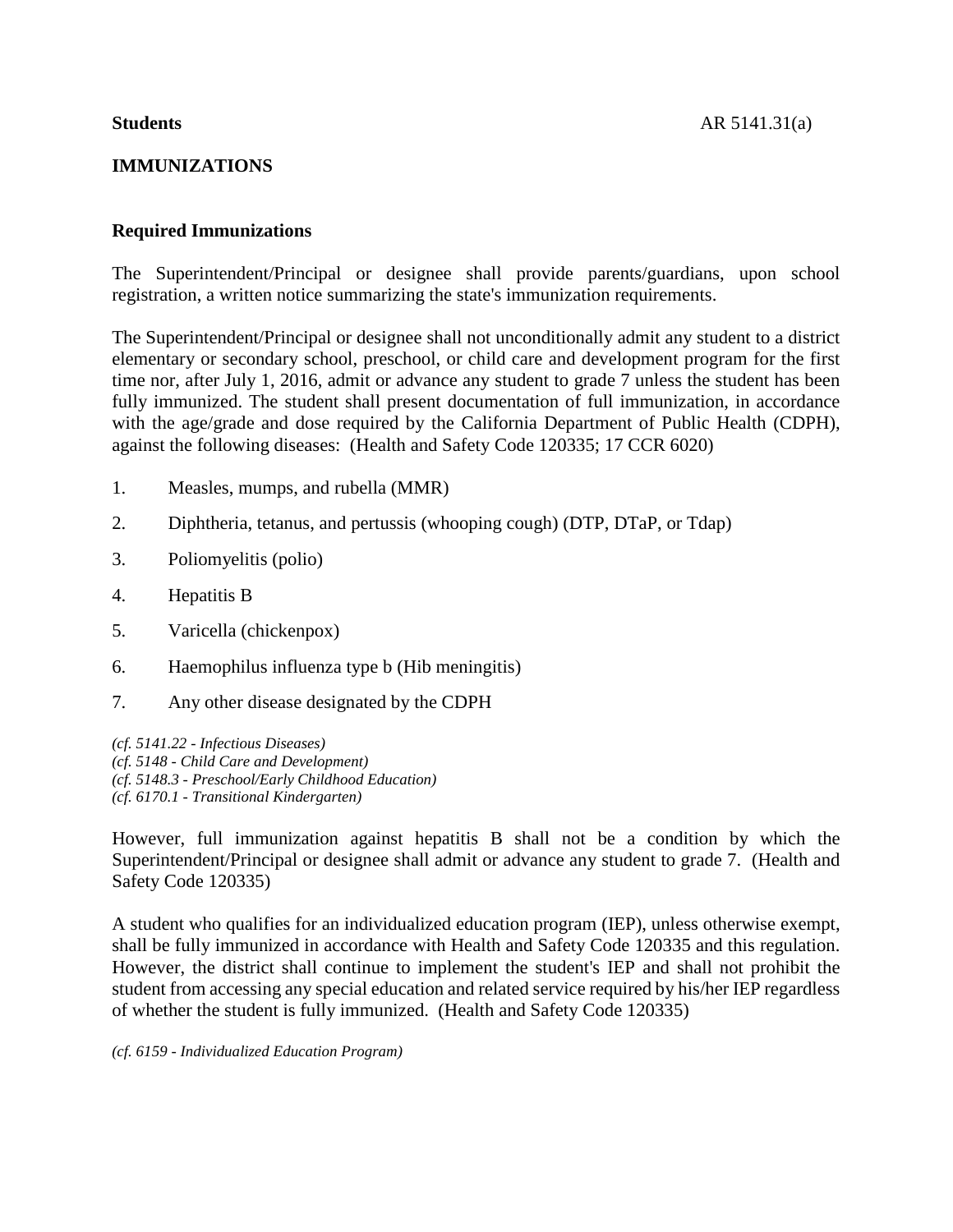The student's immunization record shall be provided by the student's health care provider or from the student's previous school immunization record. The record must show at least the month and year for each dose, except that the day, month, and year must be shown for the MMR doses given during the month of the first birthday and for the Tdap dose given during the month of the seventh birthday. (l7 CCR 6070)

## **Exemptions**

Exemption from one or more immunization requirements shall be granted under any of the following circumstances:

- 1. The parent/guardian files with the district a written statement by a licensed physician to the effect that the physical condition of the child is such, or medical circumstances relating to the child are such, that immunization is not considered safe. The statement shall indicate the specific nature and probable duration of the medical condition or circumstances, including, but not limited to, family medical history, for which the physician does not recommend immunization. (Health and Safety Code 120370; 17 CCR 6051)
- 2. The student's parent/guardian files with the district, before January 1, 2016, a letter or written affidavit stating that an immunization is contrary to his/her personal beliefs, in which case the student shall be exempted from the immunization until he/she enrolls in the next applicable grade span requiring immunization (birth to preschool, grades K-6, grades 7-12). (Health and Safety Code 120335)
- *(cf. 6141.2 - Recognition of Religious Beliefs and Customs)*

When a student transfers into the district from another school district in California, his/her personal beliefs exemption filed before January 1, 2016, shall remain in effect until the next applicable grade span. A student transferring from a school outside the district shall present a copy of the personal beliefs exemption upon enrollment. When a student transfers into the district from outside California and presents a personal beliefs exemption issued by another state or country prior to January 1, 2016, the Superintendent/Principal or designee may consult with legal counsel regarding the applicable immunization requirements.

3. The student is enrolled in an independent study program pursuant to Education Code 51745-51749.6 and does not receive classroom-based instruction.

*(cf. 6158 - Independent Study)*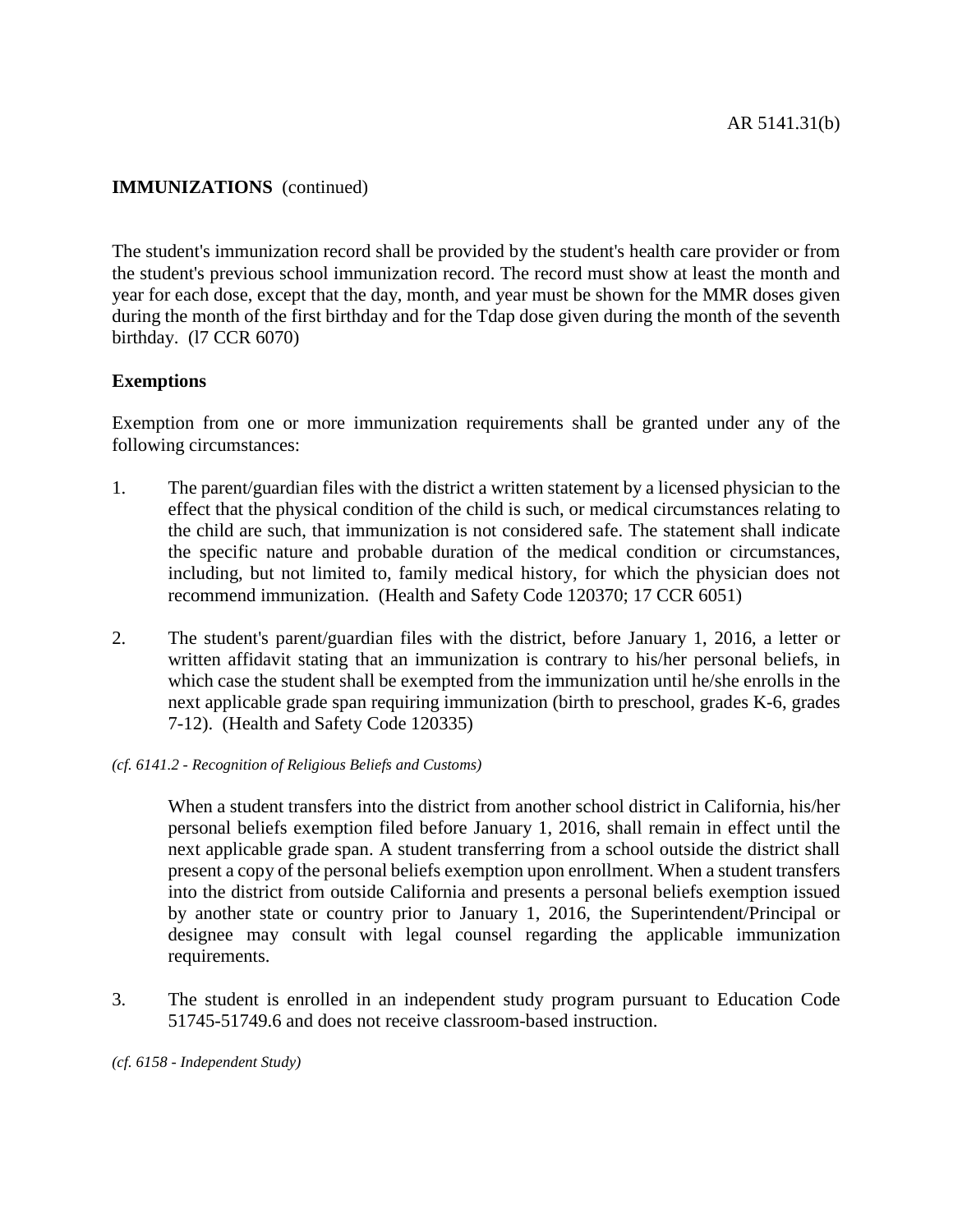## **Conditional Enrollment**

The Superintendent/Principal or designee may conditionally admit a student with documentation from an authorized health care provider that: (Health and Safety Code 120340; 17 CCR 6000, 6035)

- 1. The student has not received all the immunizations required for his/her age group, but has commenced receiving doses of all required vaccines and is not due for any other doses at the time of admission.
- 2. The student has a temporary exemption from immunization for medical reasons pursuant to item #1 in the section "Exemptions" above.

The Superintendent/Principal or designee shall notify the student's parents/guardians of the date by which the student must complete all the remaining doses as specified in 17 CCR 6035.

#### *(cf. 5145.6 - Parental Notifications)*

In addition, a transfer student may be conditionally admitted for up to 30 school days while his/her immunization records are being transferred from the previous school. If such documentation is not presented within 30 days, the student shall be excluded from school until the required immunizations have been administered. (17 CCR 6070)

The Superintendent/Principal or designee shall review the immunization record of each student admitted conditionally every 30 days until that student has received all the required immunizations. If the student does not receive the required immunizations within the specified time limits, he/she shall be excluded from further attendance until the immunizations are received. (Health and Safety Code 120375; 17 CCR 6070)

The Superintendent/Principal or designee shall immediately enroll homelessstudents, foster youth, and students of military families even if their immunization records are missing or unavailable at the time of enrollment. School or district staff shall work with the student's prior school to obtain the student's immunization records or shall ensure that he/she is properly immunized. (Education Code 48853.5, 49701; Health and Safety Code 120341; 42 USC 11432)

*(cf. 6173 - Education for Homeless Children) (cf. 6173.1 - Education for Foster Youth) (cf. 6173.2 - Education of Children of Military Families)*

## **Exclusions Due to Lack of Immunizations**

Any student without the required evidence of immunization may be excluded from school until the immunization is obtained or an exemption is granted in accordance with the section "Exemptions" above.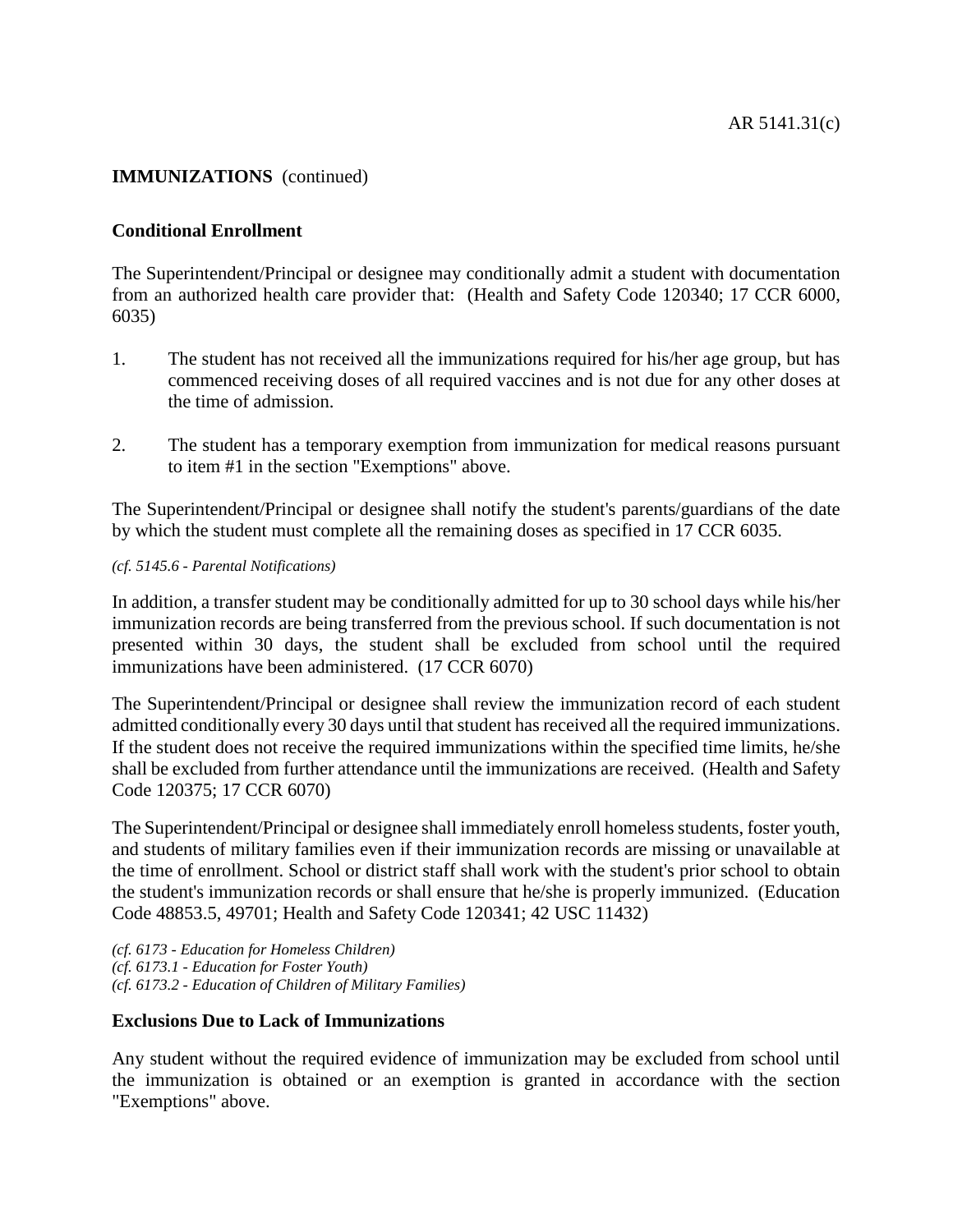#### *(cf. 5112.2 - Exclusions from Attendance) (cf. 6183 - Home and Hospital Instruction)*

Before an already admitted student is excluded from school attendance because of lack of immunization, the Superintendent/Principal or designee shall notify the parent/guardian that he/she has 10 school days to supply evidence of proper immunization or an appropriate exemption. This notice shall refer the parent/guardian to the student's usual source of medical care or, if the student has no usual source of medical care, then to the county health department or school immunization program, if any. (Education Code 48216; 17 CCR 6040)

### *(cf. 5141.6 - School Health Services)*

The Superintendent/Principal or designee shall exclude from further attendance any already admitted student who fails to obtain the required immunization within 10 school days following the parent/guardian's receipt of the notice specified above. The student shall remain excluded from school until he/she provides written evidence that he/she has received a dose of each required vaccine due at that time. The student shall also be reported to the attendance supervisor or principal. (17 CCR 6055)

## **Exclusion Due to Exposure to Disease**

If the district has good cause to believe that a student has been exposed to a disease listed in the section "Required Immunizations" above and his/her documentation of immunization does not show proof of immunization against that disease, that student may be temporarily excluded from the school until the local health officer informs the district in writing that he/she is satisfied that the student is no longer at risk of developing or transmitting the disease. (Health and Safety Code 120370)

## **Records**

The Superintendent/Principal or designee shall record each new entrant's immunizations in the California School Immunization Record and retain it as part of the student's mandatory permanent student record. District staff shall maintain the confidentiality of immunization records and may disclose such information to state and local health departments only in accordance with law. (Health and Safety Code 120375, 120440; 17 CCR 6070)

### *(cf. 5125 - Student Records)*

The district shall also retain in the mandatory student record any physician or health officer statement, personal beliefs letter or affidavit, reason for conditional enrollment, or any other documentation related to the student's immunization record or exemptions.